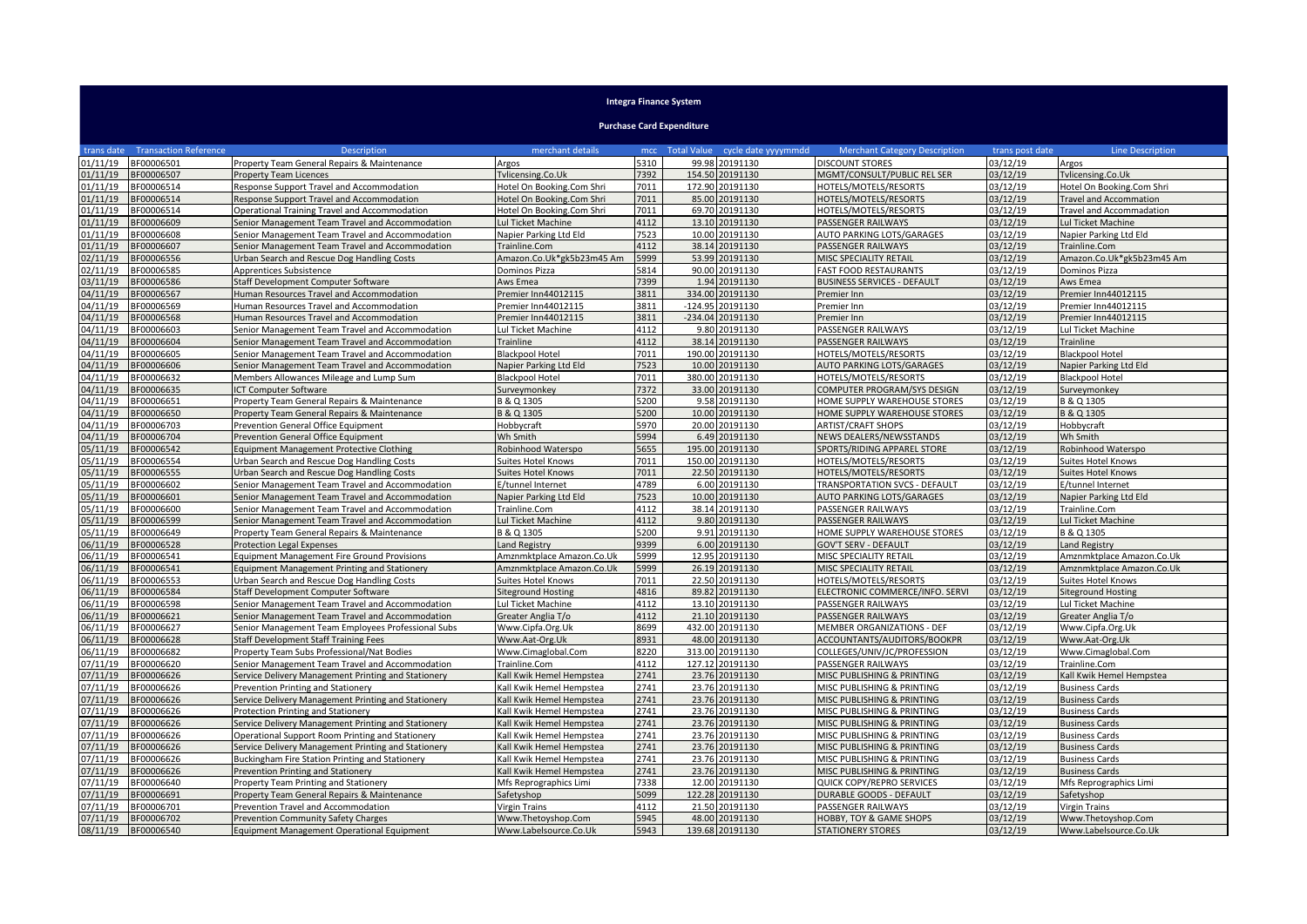| 08/11/19 | BF00006561               | Senior Management Team Subsistence                  | Marks&spencer Plc             | 5411 | 56.95 20191130        | <b>GROCERY STORES</b>              | 03/12/19 | Marks&spencer Plc               |
|----------|--------------------------|-----------------------------------------------------|-------------------------------|------|-----------------------|------------------------------------|----------|---------------------------------|
| 08/11/19 | BF00006566               | Human Resources Travel and Accommodation            | Motor Fuels Ltd               | 5541 | 64.17<br>20191130     | <b>SERVICE STATIONS</b>            | 03/12/19 | Motor Fuels Ltd                 |
| 08/11/19 | BF00006594               | Reception Administration Subsistence                | Parcel2go uk                  | 4215 | 14.40 20191130        | COURIER SERVICES                   | 03/12/19 | Parcel <sub>2go uk</sub>        |
| 08/11/19 | BF00006612               | MK West Fire Station Subsistence                    | Asda Stores                   | 5411 | 66.00 20191130        | <b>GROCERY STORES</b>              | 03/12/19 | Asda Stores                     |
| 08/11/19 | BF00006612               | MK West Fire Station Printing and Stationery        | Asda Stores                   | 5411 | 3.00 20191130         | <b>GROCERY STORES</b>              | 03/12/19 | Asda Store                      |
| 08/11/19 | BF00006619               | Senior Management Team Subsistence                  | Prince Of Wales               | 5812 | 14.00 20191130        | RESTAURANTS                        | 03/12/19 | Prince Of Wales                 |
| 08/11/19 | BF00006618               | Senior Management Team Travel and Accommodation     | Greater Anglia T/o            | 4112 | 31.70 20191130        | PASSENGER RAILWAYS                 | 03/12/19 | Greater Anglia T/o              |
| 08/11/19 | BF00006648               | Property Team General Repairs & Maintenance         | 3 & Q 1305                    | 5200 | 33.45 20191130        | HOME SUPPLY WAREHOUSE STORES       | 03/12/19 | B & Q 1305                      |
| 09/11/19 | BF00006590               | <b>Protection Travel and Accommodation</b>          | Milton Keynes T/O             | 4112 | 33.50 20191130        | <b>PASSENGER RAILWAYS</b>          | 03/12/19 | Milton Keynes T/O               |
| 10/11/19 | BF00006597               | Senior Management Team Travel and Accommodation     | Gasthof T Zweerd              | 7011 | 85.46 20191130        | HOTELS/MOTELS/RESORTS              | 03/12/19 | Gasthof T Zweerd                |
| 11/11/19 | BF00006500               | Property Team General Repairs & Maintenance         | Ao Retail Limited             | 5722 | 339.00 20191130       | HOUSEHOLD APPLIANCE STORES         | 03/12/19 | Ao Retail Limited               |
| 11/11/19 | BF00006505               | Buckingham Fire Station Travel and Accommodation    | Premier Inn44012115           | 3811 | 99.96 20191130        | Premier Inn                        | 03/12/19 | Premier Inn44012115             |
| 11/11/19 | BF00006506               | Buckingham Fire Station Travel and Accommodation    | remier Inn44012115            | 3811 | $-124.95$<br>20191130 | Premier Inn                        | 03/12/19 | Premier Inn44012115             |
| 11/11/19 | BF00006546               | <b>ESMCP Travel and Accommodation</b>               |                               | 4112 | 7.80 20191130         | PASSENGER RAILWAYS                 | 03/12/19 | <b>Bletchley Stn Sst</b>        |
| 11/11/19 | BF00006545               | <b>ESMCP Subsistence</b>                            | 3letchley Stn Sst             | 5812 | 84.00 20191130        | RESTAURANTS                        | 03/12/19 | <b>Palace Garden Rest</b>       |
| 11/11/19 |                          |                                                     | Palace Garden Rest            | 3811 | 430.00 20191130       |                                    | 03/12/19 |                                 |
| 11/11/19 | BF00006544<br>BF00006552 | <b>ESMCP Travel and Accommodation</b>               | Premier Inn 44536880          | 7011 | 75.00 20191130        | Premier Inn                        | 03/12/19 | Premier Inn 44536880            |
| 11/11/19 |                          | Urban Search and Rescue Dog Handling Costs          | Suites Hotel Knows            | 7011 | 22.50                 | HOTELS/MOTELS/RESORTS              |          | <b>Suites Hotel Knows</b>       |
|          | BF00006551               | Jrban Search and Rescue Dog Handling Costs          | uites Hotel Knows             |      | 20191130              | HOTELS/MOTELS/RESORTS              | 03/12/19 | Suites Hotel Knows              |
| 11/11/19 | BF00006557               | Health and Safety Travel and Accommodation          | Trainline                     | 4112 | -35.15 20191130       | PASSENGER RAILWAYS                 | 03/12/19 | Trainline                       |
| 11/11/19 | BF00006564               | Human Resources Travel and Accommodation            | Premier Inn44012115           | 3811 | 99.96 20191130        | Premier Inn                        | 03/12/19 | Premier Inn44012115             |
| 11/11/19 | BF00006565               | Human Resources Travel and Accommodation            | Premier Inn44012115           | 3811 | -124.95 20191130      | Premier Inn                        | 03/12/19 | Premier Inn44012115             |
| 11/11/19 | BF00006596               | Senior Management Team Travel and Accommodation     | Foreign Exchange Fee          | 0000 | 2.35 20191130         | MISSING MERCHANT CATEGORY          | 03/12/19 | Foreign Exchange Fee            |
| 11/11/19 | BF00006616               | Senior Management Team Courses And Conference Fees  | Westminster Insight           | 8299 | 432.00 20191130       | <b>SCHOOLS - DEFAULT</b>           | 03/12/19 | Westminster Insight             |
| 11/11/19 | BF00006617               | Senior Management Team Travel and Accommodation     | lotelscom9205233151708        | 4722 | 122.40 20191130       | <b>TRAVEL AGENCIES</b>             | 03/12/19 | Hotelscom9205233151708          |
| 11/11/19 | BF00006690               | Property Team General Repairs & Maintenance         | 3 & Q 1305                    | 5200 | 15.92 20191130        | HOME SUPPLY WAREHOUSE STORES       | 03/12/19 | B & Q 1305                      |
| 12/11/19 | BF00006592               | Senior Management Team Travel and Accommodation     | Bletchley Stn Sst             | 4112 | 46.70 20191130        | PASSENGER RAILWAYS                 | 03/12/19 | Bletchley Stn Sst               |
| 12/11/19 | BF00006638               | Property Team Printing and Stationery               | Mfs Reprographics Limi        | 7338 | 51.60 20191130        | <b>QUICK COPY/REPRO SERVICES</b>   | 03/12/19 | Mfs Reprographics Limi          |
| 12/11/19 | BF00006639               | Property Team General Postage                       | The Post Office               | 9402 | 2.70 20191130         | POSTAGE STAMPS                     | 03/12/19 | The Post Office                 |
| 12/11/19 | BF00006646               | Property Team General Repairs & Maintenance         | Shell Princes                 | 5541 | 11.25<br>20191130     | <b>SERVICE STATIONS</b>            | 03/12/19 | <b>Shell Princes</b>            |
| 12/11/19 | BF00006647               | Property Team General Repairs & Maintenance         | Briants Of Risborough Lt      | 5712 | 19.50 20191130        | <b>FURNITURE/EQUIP STORES</b>      | 03/12/19 | Briants Of Risborough Lt        |
| 12/11/19 | BF00006645               | Property Team General Repairs & Maintenance         | Briants Of Risborough Lt      | 5712 | 50.67 20191130        | <b>FURNITURE/EQUIP STORES</b>      | 03/12/19 | Briants Of Risborough Lt        |
| 12/11/19 | BF00006700               | Prevention Community Safety Charges                 | Amznmktplace Amazon.Co.Uk     | 5999 | 19.99 20191130        | MISC SPECIALITY RETAIL             | 03/12/19 | Amznmktplace Amazon.Co.Uk       |
| 12/11/19 | BF00006699               | Prevention Community Safety Charges                 | Amznmktplace Amazon.Co.Uk     | 5999 | 77.97 20191130        | MISC SPECIALITY RETAIL             | 03/12/19 | Amznmktplace Amazon.Co.Uk       |
| 12/11/19 | BF00006700               | Prevention General Postage                          | Amznmktplace Amazon.Co.Uk     | 5999 | 3.95<br>20191130      | MISC SPECIALITY RETAIL             | 03/12/19 | Delivery Charge                 |
| 13/11/19 | BF00006539               | <b>Equipment Management Printing and Stationery</b> | <b>Stationery Office Book</b> | 5942 | 136.50 20191130       | <b>BOOK STORES</b>                 | 03/12/19 | <b>Stationery Office Book</b>   |
| 13/11/19 | BF00006543               | <b>ESMCP Subsistence</b>                            | Za Za Bazaar                  | 5812 | 33.96 20191130        | RESTAURANTS                        | 03/12/19 | Za Za Bazaar                    |
| 13/11/19 | BF00006588               | Corporate Planning Travel and Accommodation         | Booking.Com                   | 7011 | 76.00 20191130        | HOTELS/MOTELS/RESORTS              | 03/12/19 | Booking.Com                     |
| 13/11/19 | BF00006615               | Senior Management Team Subsistence                  | ndian Brewery                 | 5813 | 12.00 20191130        | BARS/TAVERNS/LOUNGES/DISCOS        | 03/12/19 | Indian Brewery                  |
| 13/11/19 | BF00006625               | Senior Management Team Subs Professional/Nat Bodies | Www.lco.Org.Uk                | 9399 | 2,900.00 20191130     | <b>GOV'T SERV - DEFAULT</b>        | 03/12/19 | Www.lco.Org.Uk                  |
| 13/11/19 | BF00006637               | Property Team Travel and Accommodation              | Compass Services M652         | 7011 | 156.00 20191130       | HOTELS/MOTELS/RESORTS              | 03/12/19 | Compass Services M652           |
| 13/11/19 | BF00006676               | Human Resources Criminal Records Bureau checks      | Disclosure & Barring          | 9399 | 13.00 20191130        | <b>GOV'T SERV - DEFAULT</b>        | 03/12/19 | Disclosure & Barring            |
| 13/11/19 | BF00006677               | Human Resources Criminal Records Bureau checks      | Disclosure & Barring          | 9399 | 13.00 20191130        | <b>GOV'T SERV - DEFAULT</b>        | 03/12/19 | Disclosure & Barring            |
| 13/11/19 | BF00006679               | Human Resources Criminal Records Bureau checks      | Disclosure & Barring          | 9399 | 13.00 20191130        | <b>GOV'T SERV - DEFAULT</b>        | 03/12/19 | Disclosure & Barring            |
| 13/11/19 | BF00006678               | Human Resources Criminal Records Bureau checks      | Disclosure & Barring          | 9399 | 13.00 20191130        | <b>GOV'T SERV - DEFAULT</b>        | 03/12/19 | Disclosure & Barring            |
| 13/11/19 | BF00006680               | Human Resources Criminal Records Bureau checks      | isclosure & Barring           | 9399 | 13.00<br>20191130     | <b>GOV'T SERV - DEFAULT</b>        | 03/12/19 | Disclosure & Barring            |
| 13/11/19 | BF00006681               | Human Resources Criminal Records Bureau checks      | Disclosure & Barring          | 9399 | 13.00 20191130        | <b>GOV'T SERV - DEFAULT</b>        | 03/12/19 | Disclosure & Barring            |
| 13/11/19 | BF00006698               | Prevention Travel and Accommodation                 | Dart-Charge                   | 4784 | 5.00 20191130         | <b>TOLL AND BRIDGE FEES</b>        | 03/12/19 | Dart-Charge                     |
| 14/11/19 | BF00006513               | Response Support Travel and Accommodation           | Hotel On Booking.Com Shri     | 7011 | -172.90 20191130      | HOTELS/MOTELS/RESORTS              | 03/12/19 | Hotel On Booking.Com Shri       |
| 14/11/19 | BF00006538               | <b>Equipment Management Uniforms</b>                | Amznmktplace Amazon.Co.Uk     | 5999 | 60.40 20191130        | MISC SPECIALITY RETAIL             | 03/12/19 | Amznmktplace Amazon.Co.Uk       |
| 14/11/19 | BF00006537               | Equipment Management Operational Equipment          | aypal *aquascribe'            | 5169 | 138.66 20191130       | CHEMICALS/ALLIED PRODS - DEF       | 03/12/19 | Paypal *aquascribe              |
| 14/11/19 | BF00006538               | Equipment Management Operational Equipment          | Amznmktplace Amazon.Co.Uk     | 5999 | 29.95 20191130        | MISC SPECIALITY RETAIL             | 03/12/19 | Amznmktplace Amazon.Co.Uk       |
| 14/11/19 | BF00006550               | Urban Search and Rescue Dog Handling Costs          | Premier Inn44016890           | 3811 | 82.99 20191130        | Premier Inn                        | 03/12/19 | Premier Inn44016890             |
| 14/11/19 | BF00006560               | Senior Management Team Travel and Accommodation     | <b>Bletchley Stn T/O</b>      | 4112 | 47.80<br>20191130     | PASSENGER RAILWAYS                 | 03/12/19 | Bletchley Stn T/O               |
| 14/11/19 | BF00006614               | Senior Management Team Travel and Accommodation     | West Coast Trains             | 4112 | 29.00 20191130        | PASSENGER RAILWAYS                 | 03/12/19 | <b>West Coast Trains</b>        |
| 14/11/19 | BF00006624               | <b>Staff Development Staff Training Fees</b>        | Kaplan Financial Ltd          | 8244 | 1,065.00 20191130     | <b>BUSINESS/SECRETARIAL SCHOOL</b> | 03/12/19 | Kaplan Financial Ltd            |
| 14/11/19 | BF00006675               | Human Resources Criminal Records Bureau checks      | Disclosure & Barring          | 9399 | 13.00 20191130        | <b>GOV'T SERV - DEFAULT</b>        | 03/12/19 | Disclosure & Barring            |
| 14/11/19 | BF00006674               | Human Resources Criminal Records Bureau checks      | Disclosure & Barring          | 9399 | 13.00 20191130        | <b>GOV'T SERV - DEFAULT</b>        | 03/12/19 | Disclosure & Barring            |
| 14/11/19 | BF00006673               | Human Resources Criminal Records Bureau checks      | Disclosure & Barring          | 9399 | 13.00 20191130        | GOV'T SERV - DEFAULT               | 03/12/19 | Disclosure & Barring            |
| 14/11/19 | BF00006672               | Human Resources Criminal Records Bureau checks      | Disclosure & Barring          | 9399 | 13.00 20191130        | <b>GOV'T SERV - DEFAULT</b>        | 03/12/19 | Disclosure & Barring            |
| 14/11/19 | BF00006671               | Human Resources Criminal Records Bureau checks      | Disclosure & Barring          | 9399 | 13.00 20191130        | <b>GOV'T SERV - DEFAULT</b>        | 03/12/19 | Disclosure & Barring            |
| 14/11/19 | BF00006670               | Human Resources Criminal Records Bureau checks      | isclosure & Barring           | 9399 | 13.00<br>20191130     | <b>GOV'T SERV - DEFAULT</b>        | 03/12/19 | Disclosure & Barring            |
| 14/11/19 | BF00006669               | Human Resources Criminal Records Bureau checks      | Disclosure & Barring          | 9399 | 13.00 20191130        | <b>GOV'T SERV - DEFAULT</b>        | 03/12/19 | Disclosure & Barring            |
| 14/11/19 | BF00006668               | Human Resources Criminal Records Bureau checks      | Disclosure & Barring          | 9399 | 13.00 20191130        | <b>GOV'T SERV - DEFAULT</b>        | 03/12/19 | <b>Disclosure &amp; Barring</b> |
|          |                          |                                                     |                               |      |                       |                                    |          |                                 |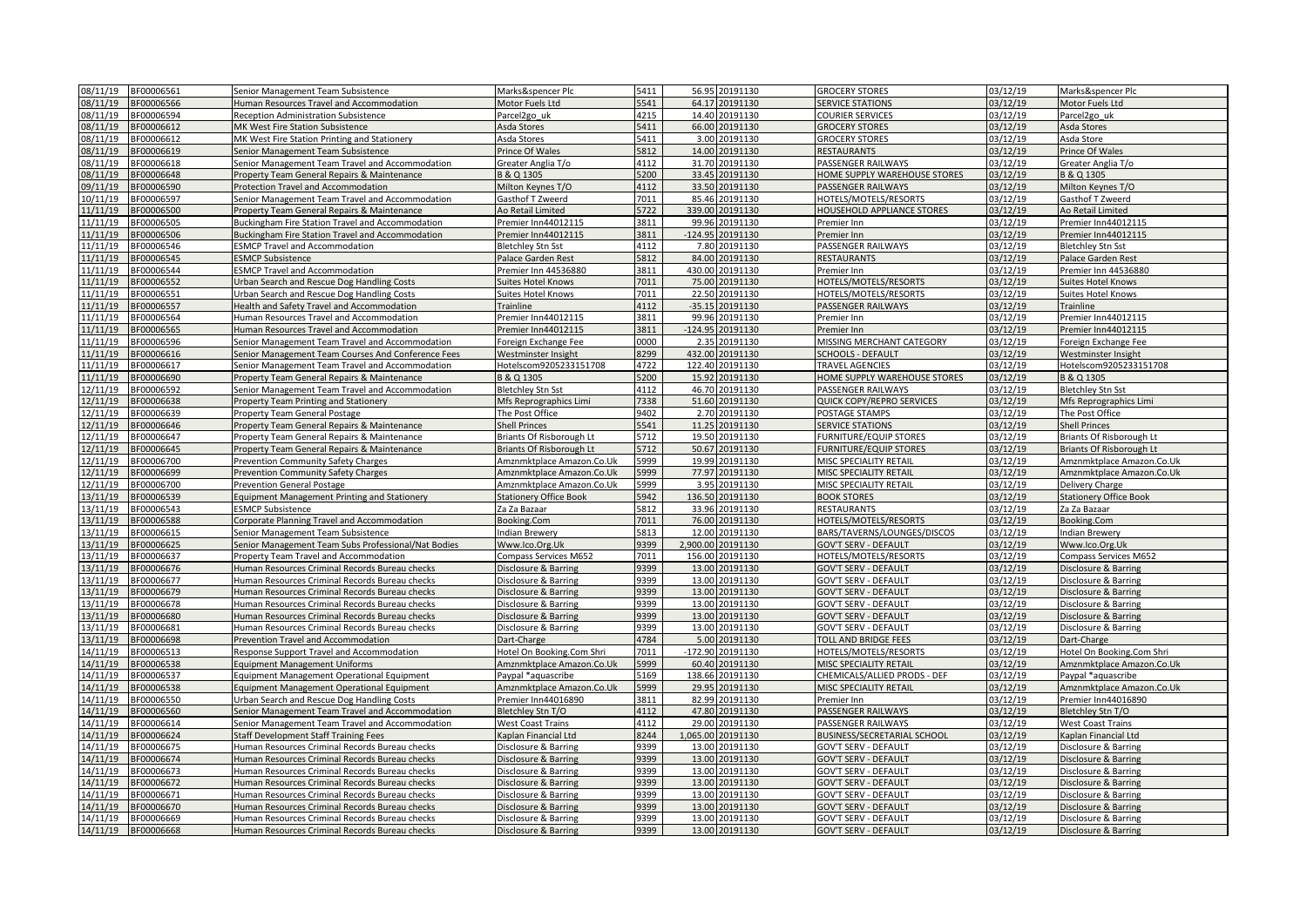| 14/11/19<br>BF00006667                           | Human Resources Criminal Records Bureau checks                                             | Disclosure & Barring                         | 9399         | 13.00 20191130                    | <b>GOV'T SERV - DEFAULT</b>                              | 03/12/19             | Disclosure & Barring                         |
|--------------------------------------------------|--------------------------------------------------------------------------------------------|----------------------------------------------|--------------|-----------------------------------|----------------------------------------------------------|----------------------|----------------------------------------------|
| 14/11/19<br>BF00006666                           | Human Resources Criminal Records Bureau checks                                             | isclosure & Barring                          | 9399         | 13.00<br>20191130                 | <b>GOV'T SERV - DEFAULT</b>                              | 3/12/19              | Disclosure & Barring                         |
| 14/11/19<br>BF00006689                           | Property Team General Repairs & Maintenance                                                | Mk Bletchley                                 | 5211         | 9.98 20191130                     | LUMBER/BUILD. SUPPLY STORES                              | 03/12/19             | <b>Mk Bletchley</b>                          |
| 15/11/19<br>BF00006497                           | <b>Protection Course Catering Costs</b>                                                    | Asda Stores                                  | 5411         | 198.04 20191130                   | <b>GROCERY STORES</b>                                    | 03/12/19             | Asda Stores                                  |
| 15/11/19<br>BF00006510                           | <b>Staff Development Course Catering Costs</b>                                             | Aldi 63 775                                  | 5411         | 33.64 20191130                    | <b>GROCERY STORES</b>                                    | 03/12/19             | Aldi 63 775                                  |
| 15/11/19<br>BF00006510                           | <b>Staff Development Course Catering Costs</b>                                             | Aldi 63 775                                  | 5411         | 9.50 20191130                     | <b>GROCERY STORES</b>                                    | 03/12/19             | Aldi                                         |
| 15/11/19<br>BF00006525                           | Transport and Workshops Lubricating Oil                                                    | Www.Flightstore.Co.Uk                        | 5945         | 199.80 20191130                   | HOBBY, TOY & GAME SHOPS                                  | 03/12/19             | Www.Flightstore.Co.Uk                        |
| 15/11/19<br>BF00006536                           | <b>Equipment Management General Postage</b>                                                | arcel <sub>2gouk</sub>                       | 4215         | 11.52<br>20191130                 | <b>COURIER SERVICES</b>                                  | 03/12/19             | Parcel2go uk                                 |
| 15/11/19<br>BF00006549                           | Urban Search and Rescue Dog Handling Costs                                                 | ustkampers.Co.Uk                             | 5533         | 58.86<br>20191130                 | <b>AUTOMOTIVE PARTS STORES</b>                           | 03/12/19             | Justkampers.Co.Uk                            |
| 15/11/19<br>BF00006559                           | Senior Management Team Travel and Accommodation                                            | Bletchley Stn T/O                            | 4112         | 47.80<br>20191130                 | PASSENGER RAILWAYS                                       | 03/12/19             | Bletchley Stn T/O                            |
| 15/11/19<br>BF00006582                           | Apprentices Recruitment Expenses                                                           | acebk *kkvxjpj3q2                            | 7311         | 125.00 20191130                   | ADVERTISING SERVICES                                     | 03/12/19             | Facebk *kkvxjpj3q2                           |
| 17/11/19<br>BF00006511                           | <b>Staff Development Course Catering Costs</b>                                             | Waitrose                                     | 5411         | 6.48 20191130                     | <b>GROCERY STORES</b>                                    | 03/12/19             | Waitrose                                     |
| 17/11/19<br>BF00006583                           | <b>Apprentices Recruitment Expenses</b>                                                    | acebk *f45tdp64q2                            | 7311         | 43.12<br>20191130                 | <b>ADVERTISING SERVICES</b>                              | 3/12/19              | Facebk *f45tdp64q2                           |
| 18/11/19<br>BF00006523                           | Transport and Workshops Spares for Red Fleet                                               | lopespare Ltd                                | 1799         | 5.16 20191130                     | SPEC CONTRACTORS - DEFAULT                               | 03/12/19             | Hopespare Ltd                                |
| 18/11/19<br>BF00006524                           | Transport and Workshops Spares for Red Fleet                                               | Ch Morgan                                    | 8911         | 57.00 20191130                    | ARCHITECTURAL/ENG/SURVEY                                 | 03/12/19             | Ch Morgan                                    |
| 18/11/19<br>BF00006595                           | Senior Management Team Travel and Accommodation                                            | Trainline.Com                                | 4112         | $-26.00$ 20191130                 | PASSENGER RAILWAYS                                       | 03/12/19             | Trainline.Com                                |
| 18/11/19<br>BF00006688                           | Property Team General Repairs & Maintenance                                                | Mats Grids - Vt                              | 5261         | 100.50 20191130                   | LAWN/GARDEN SUPPLY/NURSERY                               | 03/12/19             | Mats Grids - Vt                              |
| 18/11/19<br>BF00006687                           | Property Team General Repairs & Maintenance                                                | Briants Of Risborough Lt                     | 5712         | 20191130<br>28.98                 | <b>FURNITURE/EQUIP STORES</b>                            | 03/12/19             | Briants Of Risborough Lt                     |
| 18/11/19<br>BF00006688                           | Property Team General Repairs & Maintenance                                                | Mats Grids - Vt                              | 5261         | 20.00 20191130                    | LAWN/GARDEN SUPPLY/NURSERY                               | 03/12/19             | <b>MATS GRIDS</b>                            |
| 18/11/19<br>BF00006697                           | <b>Prevention Subsistence</b>                                                              | Costa Coffee 43036170                        | 5814         | 13.25 20191130                    | <b>FAST FOOD RESTAURANTS</b>                             | 03/12/19             | Costa Coffee 43036170                        |
| 19/11/19<br>BF00006499                           | Property Team General Repairs & Maintenance                                                | Argos Ltd                                    | 5310         | 84.99<br>20191130                 | <b>DISCOUNT STORES</b>                                   | 03/12/19             | Argos Ltd                                    |
| 19/11/19<br>BF00006504                           | Broughton Fire Station Catering and Domestic Equip                                         | Tesco Store 2885                             | 5411         | 48.00 20191130                    | <b>GROCERY STORES</b>                                    | 03/12/19             | Tesco Store 2885                             |
| 19/11/19<br>BF00006519                           | Infrastructure Projects Travel and Accommodation                                           | Crowne Plaza                                 | 7011         | 122.00 20191130                   | HOTELS/MOTELS/RESORTS                                    | 03/12/19             | Crowne Plaza                                 |
| 19/11/19<br>BF00006518                           | Infrastructure Projects Travel and Accommodation                                           | crowne Plaza                                 | 7011         | 110.00<br>20191130                | HOTELS/MOTELS/RESORTS                                    | 03/12/19             | Crowne Plaza                                 |
| 19/11/19<br>BF00006522                           | Transport and Workshops Tyres & Tubes                                                      | Ad Tyres                                     | 5532         | 451.96 20191130                   | <b>AUTOMOTIVE TIRE STORES</b>                            | 03/12/19             | Ad Tyres                                     |
| 19/11/19<br>BF00006581                           | <b>Apprentices Recruitment Expenses</b>                                                    | Facebk *bw4rnpn3q2                           | 7311         | 1.05 20191130                     | <b>ADVERTISING SERVICES</b>                              | 03/12/19             | Facebk *bw4rnpn3q2                           |
| 19/11/19<br>BF00006613                           | Senior Management Team Travel and Accommodation                                            | Greater Anglia T/o                           | 4112         | 14.70 20191130                    | PASSENGER RAILWAYS                                       | 03/12/19             | Greater Anglia T/o                           |
| 19/11/19<br>BF00006623                           | Aylesbury Fire Station Printing and Stationery                                             | Kall Kwik Hemel Hempstea                     | 2741         | 23.76 20191130                    | MISC PUBLISHING & PRINTING                               | 03/12/19             | Kall Kwik Hemel Hempstea                     |
| 19/11/19<br>BF00006623                           | Beaconsfield Fire Station Printing and Stationery                                          | all Kwik Hemel Hempstea                      | 2741         | 23.76 20191130                    | MISC PUBLISHING & PRINTING                               | 3/12/19              | Business Cards - Jason Nayloe                |
| 19/11/19<br>BF00006623                           | Service Delivery Management Printing and Stationery                                        | Call Kwik Hemel Hempstea                     | 2741         | 23.76 20191130                    | MISC PUBLISHING & PRINTING                               | 03/12/19             | <b>Buiness Cards - Steve Hawkins</b>         |
| 19/11/19<br>BF00006623                           | Operational Support Room Printing and Stationery                                           | Kall Kwik Hemel Hempstea                     | 2741         | 23.76 20191130                    | MISC PUBLISHING & PRINTING                               | 03/12/19             | Buiness Cards- Adam Burch                    |
| 19/11/19<br>BF00006636                           | Property Team Travel and Accommodation                                                     | Compass Services M652                        | 7011         | 169.00<br>20191130                |                                                          | 03/12/19             | <b>Compass Services M652</b>                 |
|                                                  |                                                                                            |                                              |              |                                   |                                                          |                      |                                              |
|                                                  |                                                                                            |                                              |              |                                   | HOTELS/MOTELS/RESORTS                                    |                      |                                              |
| 19/11/19<br>BF00006644                           | Property Team General Repairs & Maintenance                                                | Screwfix Aylesbury                           | 5211         | 59.98 20191130                    | LUMBER/BUILD. SUPPLY STORES                              | 03/12/19             | Screwfix Aylesbury                           |
| 19/11/19<br>BF00006665                           | Human Resources Criminal Records Bureau checks                                             | Disclosure & Barring                         | 9399         | -13.00 20191130                   | <b>GOV'T SERV - DEFAULT</b>                              | 03/12/19             | Disclosure & Barring                         |
| 20/11/19<br>BF00006517                           | Infrastructure Projects Travel and Accommodation                                           | Wendover Station T/o                         | 4112         | 22.40 20191130                    | PASSENGER RAILWAYS                                       | 03/12/19             | Wendover Station T/o                         |
| 20/11/19<br>BF00006527                           | Protection Other Expenses                                                                  | Wycombe District Counc                       | 9399         | 1.60 20191130                     | <b>GOV'T SERV - DEFAULT</b>                              | 03/12/19             | <b>Wycombe District Counc</b>                |
| 20/11/19<br>BF00006531                           | Equipment Management Operational Equipment                                                 | Amznmktplace                                 | 5999         | 7.38 20191130                     | MISC SPECIALITY RETAIL                                   | 03/12/19             | Amznmktplace                                 |
| 20/11/19<br>BF00006534                           | Equipment Management Operational Equipment                                                 | Amznmktplace                                 | 5999         | 7.35 20191130                     | MISC SPECIALITY RETAIL                                   | 03/12/19             | Amznmktplace                                 |
| 20/11/19<br>BF00006533                           | Equipment Management Operational Equipment                                                 | Amznmktplace                                 | 5999         | 7.34 20191130                     | MISC SPECIALITY RETAIL                                   | 03/12/19             | Amznmktplace                                 |
| 20/11/19<br>BF00006535                           | <b>Equipment Management General Postage</b>                                                | arcel <sub>2gouk</sub>                       | 4215         | 7.43 20191130                     | <b>COURIER SERVICES</b>                                  | 3/12/19              | Parcel <sub>2go uk</sub>                     |
| 20/11/19<br>BF00006532                           | <b>Equipment Management General Postage</b>                                                | Parcel <sub>2gouk</sub>                      | 4215         | 7.43 20191130                     | COURIER SERVICES                                         | 3/12/19              | Parcel2go uk                                 |
| 20/11/19<br>BF00006548                           | Urban Search and Rescue Dog Handling Costs                                                 | Outdoor365 Ltd                               | 5699         | 79.10 20191130                    | MISC APPAREL/ACCESS SHOPS                                | 03/12/19             | Outdoor365 Ltd                               |
| 20/11/19<br>BF00006563                           | <b>Operational Training Training Equipment</b>                                             | Mk Bletchley                                 | 5211         | 51.96 20191130                    | LUMBER/BUILD. SUPPLY STORES                              | 03/12/19             | <b>Mk Bletchlev</b>                          |
| 20/11/19<br>BF00006663                           | Human Resources Criminal Records Bureau checks                                             | Disclosure & Barring                         | 9399         | 13.00 20191130                    | <b>GOV'T SERV - DEFAULT</b>                              | 03/12/19             | Disclosure & Barring                         |
| 20/11/19<br>BF00006664                           | Human Resources Criminal Records Bureau checks                                             | Disclosure & Barring                         | 9399         | 13.00 20191130                    | <b>GOV'T SERV - DEFAULT</b>                              | 03/12/19             | Disclosure & Barring                         |
| 20/11/19<br>BF00006662                           | Human Resources Criminal Records Bureau checks                                             | Disclosure & Barring                         | 9399         | 13.00 20191130                    | <b>GOV'T SERV - DEFAULT</b>                              | 03/12/19             | Disclosure & Barring                         |
| 20/11/19<br>BF00006661                           | Human Resources Criminal Records Bureau checks                                             | Disclosure & Barring                         | 9399         | 13.00 20191130                    | <b>GOV'T SERV - DEFAULT</b>                              | 03/12/19             | Disclosure & Barring                         |
| 20/11/19<br>BF00006660                           | Human Resources Criminal Records Bureau checks                                             | Disclosure & Barring                         | 9399         | 13.00 20191130                    | <b>GOV'T SERV - DEFAULT</b>                              | 03/12/19             | Disclosure & Barring                         |
| 20/11/19<br>BF00006659                           | Human Resources Criminal Records Bureau checks                                             | Disclosure & Barring                         | 9399         | 13.00 20191130                    | <b>GOV'T SERV - DEFAULT</b>                              | 03/12/19             | Disclosure & Barring                         |
| 20/11/19<br>BF00006686                           | Property Team General Repairs & Maintenance                                                | Www.Agri-Gem.Co.Uk                           | 5085         | 92.63 20191130                    | <b>INDUSTRIAL SUPPLIES - DEF</b>                         | 03/12/19             | Www.Agri-Gem.Co.Uk                           |
| 21/11/19<br>BF00006498                           | Property Team General Repairs & Maintenance                                                | lalfords 0529                                | 5940         | 54.50 20191130                    | BICYCLE SHOPS/SALES/SERVICE                              | 03/12/19             | Halfords 0529                                |
| 21/11/19<br>BF00006515                           | <b>Protection Subsistence</b>                                                              | Tesco Stores 2041                            | 5411         | 23.30 20191130                    | <b>GROCERY STORES</b>                                    | 03/12/19             | Tesco Stores 2041                            |
| 21/11/19<br>BF00006521                           | Transport and Workshops Spares for Red Fleet                                               | Briggs Bits                                  | 5533         | 16.18 20191130                    | <b>AUTOMOTIVE PARTS STORES</b>                           | 03/12/19             | <b>Briggs Bits</b>                           |
| 21/11/19<br>BF00006529                           | Equipment Management General Postage                                                       | Parcel <sub>2gouk</sub>                      | 4215         | 22.43 20191130                    | <b>COURIER SERVICES</b>                                  | 03/12/19             | Parcel2go uk                                 |
| 21/11/19<br>BF00006530                           | <b>Equipment Management Uniforms</b>                                                       | Amznmktplace                                 | 5999         | 26.86 20191130                    | MISC SPECIALITY RETAIL                                   | 03/12/19             | Amznmktplace                                 |
| 21/11/19<br>BF00006580                           | Apprentices Subsistence                                                                    | Fesco Stores 2041                            | 5411         | 11.78 20191130                    | <b>GROCERY STORES</b>                                    | 03/12/19             | Tesco Stores 2041                            |
| 21/11/19<br>BF00006579                           | Apprentices Subsistence                                                                    | Subway                                       | 5814         | 17.77 20191130                    | <b>FAST FOOD RESTAURANTS</b>                             | 3/12/19              | Subway                                       |
| 21/11/19<br>BF00006579                           | Apprentices Subsistence                                                                    | Subway                                       | 5814         | 22.05 20191130                    | <b>FAST FOOD RESTAURANTS</b>                             | 03/12/19             | Subway                                       |
| 21/11/19<br>BF00006629                           | ICT Computer Hardware                                                                      | Fesco Stores 2041                            | 5411         | 1.20 20191130                     | <b>GROCERY STORES</b>                                    | 03/12/19             | Tesco Stores 2041                            |
| 21/11/19<br>BF00006685                           | Property Team General Repairs & Maintenance                                                | t Wilson & Son Ltd                           | 5399         | 4.99 20191130                     | MISC GEN MERCHANDISE - DEF                               | 03/12/19             | Ct Wilson & Son Ltd                          |
| 22/11/19<br>BF00006571                           | Apprentices Subsistence                                                                    | Amadeus Nec                                  | 5811         | 54.90 20191130                    | <b>CATERERS</b>                                          | 03/12/19             | Amadeus Nec                                  |
| 22/11/19<br>BF00006622<br>23/11/19<br>BF00006573 | Senior Management Team Travel and Accommodation<br><b>Apprentices Recruitment Expenses</b> | Www.Chilternrailways.C<br>Facebk *e4marpn3q2 | 4112<br>7311 | 41.20 20191130<br>125.00 20191130 | <b>PASSENGER RAILWAYS</b><br><b>ADVERTISING SERVICES</b> | 03/12/19<br>03/12/19 | Www.Chilternrailways.C<br>Facebk *e4marpn3q2 |